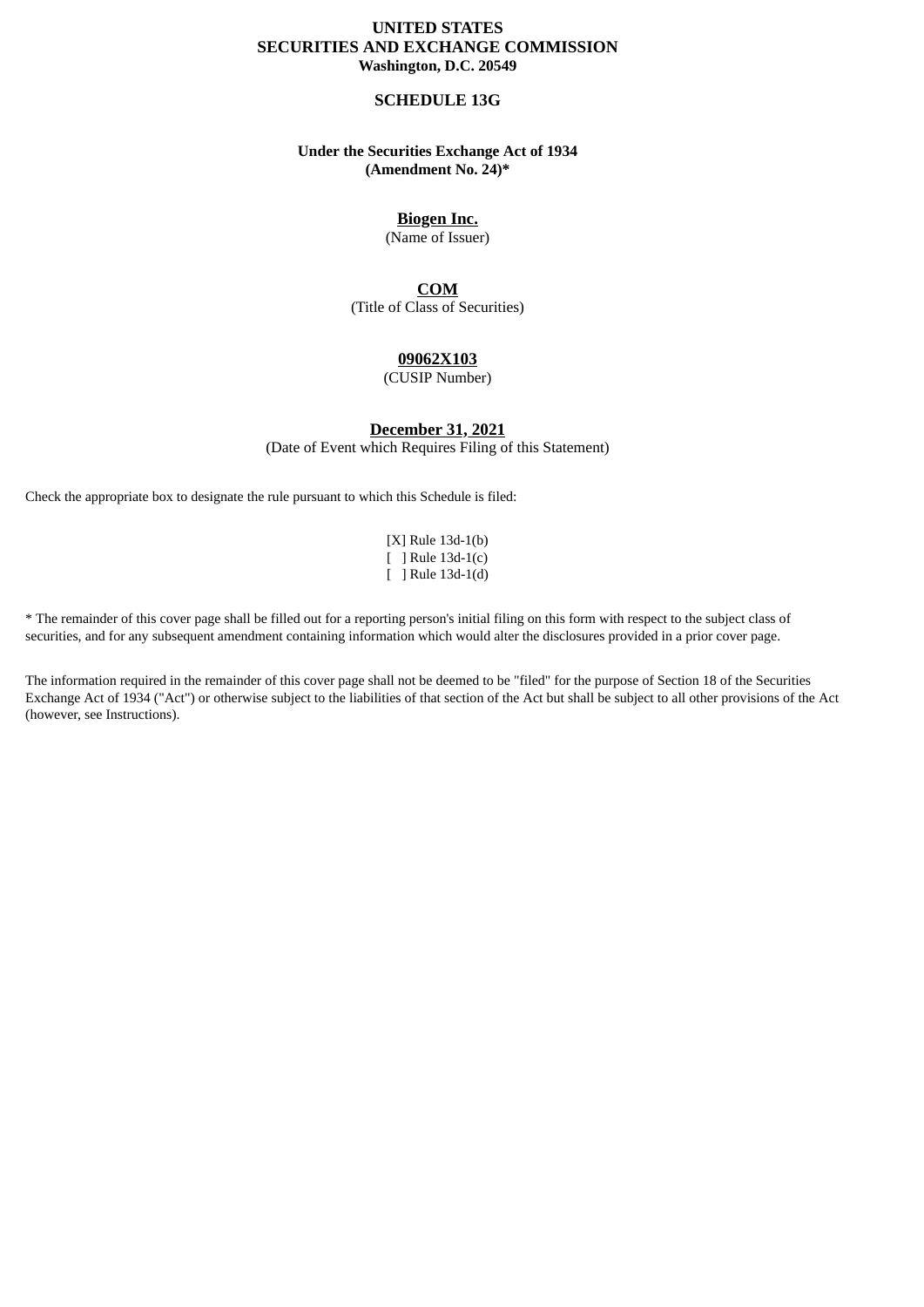| $\mathbf{1}$                                                                                                                         | <b>NAME OF REPORTING PERSON</b><br>PRIMECAP Management Company                                       |   |                                                   |  |  |  |
|--------------------------------------------------------------------------------------------------------------------------------------|------------------------------------------------------------------------------------------------------|---|---------------------------------------------------|--|--|--|
|                                                                                                                                      | I.R.S. IDENTIFICATION NO. OF ABOVE PERSON (ENTITIES ONLY)<br>95-3868081                              |   |                                                   |  |  |  |
| $\overline{2}$                                                                                                                       | CHECK THE APPROPRIATE BOX IF A MEMBER OF A GROUP<br>$(a)$ $\lceil$ $\rceil$<br>$(b)$ []              |   |                                                   |  |  |  |
| 3                                                                                                                                    | <b>SEC USE ONLY</b>                                                                                  |   |                                                   |  |  |  |
| $\overline{4}$                                                                                                                       | <b>CITIZENSHIP OR PLACE OF ORGANIZATION</b><br>177 E. Colorado Blvd., 11th Floor, Pasadena, CA 91105 |   |                                                   |  |  |  |
| <b>NUMBER OF</b><br><b>SHARES</b><br><b>BENEFICIALLY</b><br><b>OWNED BY</b><br><b>EACH</b><br><b>REPORTING</b><br><b>PERSON WITH</b> |                                                                                                      | 5 | <b>SOLE VOTING POWER</b><br>15,228,551            |  |  |  |
|                                                                                                                                      |                                                                                                      | 6 | <b>SHARED VOTING POWER</b><br>$\Omega$            |  |  |  |
|                                                                                                                                      |                                                                                                      | 7 | <b>SOLE DISPOSITIVE POWER</b><br>15,757,405       |  |  |  |
|                                                                                                                                      |                                                                                                      | 8 | <b>SHARED DISPOSITIVE POWER</b><br>$\overline{0}$ |  |  |  |
| 9                                                                                                                                    | <b>AGGREGATE AMOUNT BENEFICIALLY OWNED BY EACH REPORTING PERSON</b><br>15,757,405                    |   |                                                   |  |  |  |
| 10                                                                                                                                   | <b>CHECK BOX IF THE AGGREGATE AMOUNT IN ROW (9) EXCLUDES CERTAIN SHARES</b><br>$\lceil \; \rceil$    |   |                                                   |  |  |  |
| 11                                                                                                                                   | PERCENT OF CLASS REPRESENTED BY AMOUNT IN ROW (9)<br>10.73%                                          |   |                                                   |  |  |  |
| 12                                                                                                                                   | <b>TYPE OF REPORTING PERSON</b><br><b>IA</b>                                                         |   |                                                   |  |  |  |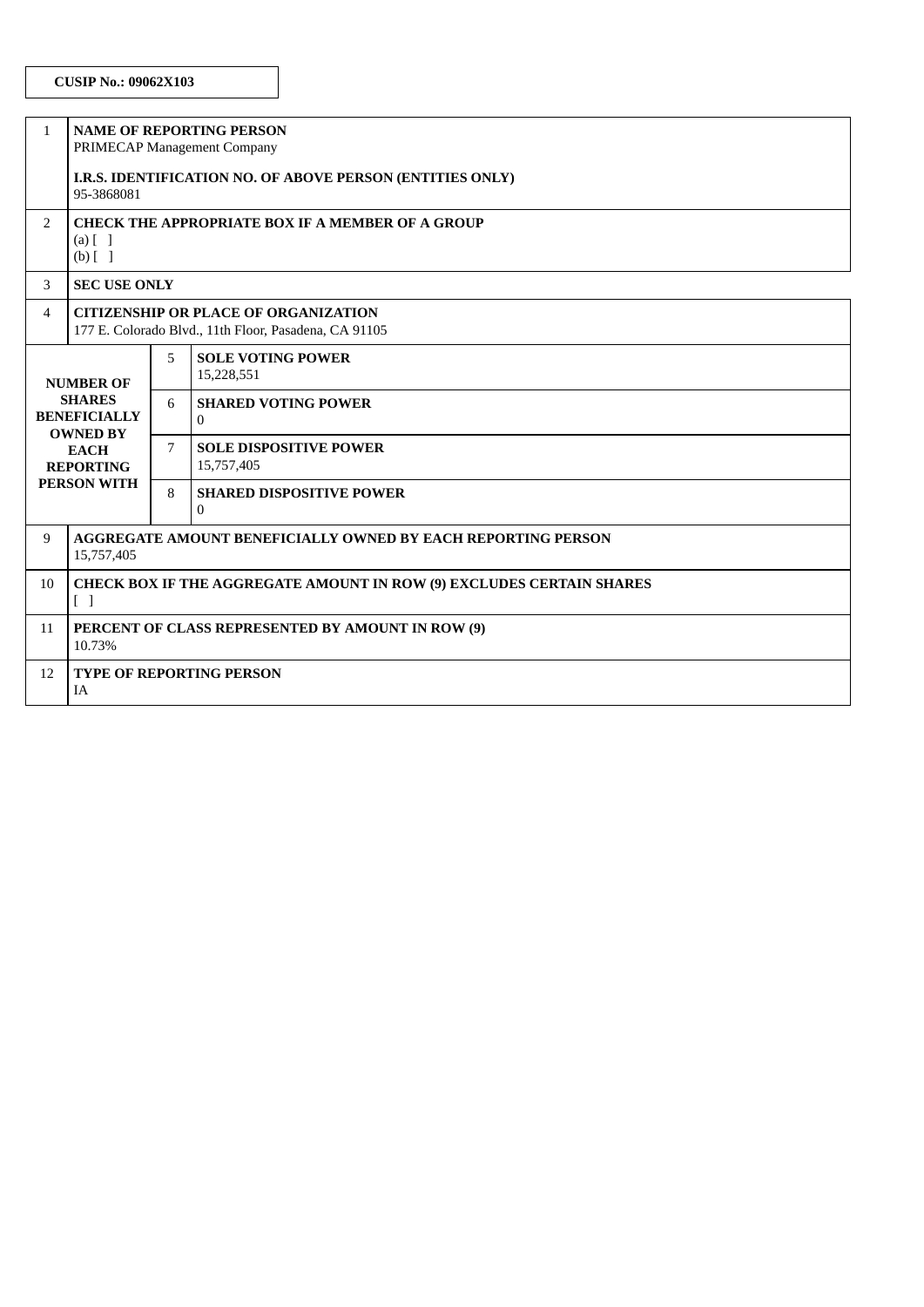|               | ITEM 1(a). NAME OF ISSUER:                                                                                               |                                        |                                                                                                                                                                            |  |  |  |
|---------------|--------------------------------------------------------------------------------------------------------------------------|----------------------------------------|----------------------------------------------------------------------------------------------------------------------------------------------------------------------------|--|--|--|
|               |                                                                                                                          | Biogen Inc.                            |                                                                                                                                                                            |  |  |  |
| ITEM $1(b)$ . | ADDRESS OF ISSUER'S PRINCIPAL EXECUTIVE OFFICES:                                                                         |                                        |                                                                                                                                                                            |  |  |  |
|               |                                                                                                                          |                                        | 225 Binney St., Cambridge, MA 02142                                                                                                                                        |  |  |  |
| ITEM $2(a)$ . |                                                                                                                          |                                        | <b>NAME OF PERSON FILING:</b>                                                                                                                                              |  |  |  |
|               |                                                                                                                          |                                        | PRIMECAP Management Company                                                                                                                                                |  |  |  |
|               | ITEM 2(b). ADDRESS OF PRINCIPAL BUSINESS OFFICE OR, IF NONE, RESIDENCE:                                                  |                                        |                                                                                                                                                                            |  |  |  |
|               |                                                                                                                          |                                        | 177 E. Colorado Blvd., 11th Floor, Pasadena, CA 91105                                                                                                                      |  |  |  |
| ITEM $2(c)$ . | <b>CITIZENSHIP:</b>                                                                                                      |                                        |                                                                                                                                                                            |  |  |  |
|               | U.S.A.                                                                                                                   |                                        |                                                                                                                                                                            |  |  |  |
| ITEM $2(d)$ . | <b>TITLE OF CLASS OF SECURITIES:</b>                                                                                     |                                        |                                                                                                                                                                            |  |  |  |
|               | <b>COM</b>                                                                                                               |                                        |                                                                                                                                                                            |  |  |  |
| ITEM $2(e)$ . | <b>CUSIP NUMBER:</b>                                                                                                     |                                        |                                                                                                                                                                            |  |  |  |
|               |                                                                                                                          | 09062X103                              |                                                                                                                                                                            |  |  |  |
| ITEM 3.       | IF THIS STATEMENT IS FILED PURSUANT TO SECTION 240.13d-1(b), or 13d-2(b) or (c) CHECK WHETHER THE<br>PERSON FILING IS A: |                                        |                                                                                                                                                                            |  |  |  |
|               | (a)                                                                                                                      | $\lceil$                               | Broker or dealer registered under Section 15 of the Act (15 U.S.C. 78c);                                                                                                   |  |  |  |
|               | (b)                                                                                                                      | $\begin{array}{c} \square \end{array}$ | Bank as defined in Section 3(a)(6) of the Act (15 U.S.C. 78c);                                                                                                             |  |  |  |
|               | (c)                                                                                                                      | $\lceil$                               | Insurance company as defined in Section $3(a)(19)$ of the Act $(15 \text{ U.S.C. } 78c)$ ;                                                                                 |  |  |  |
|               | (d)                                                                                                                      | $\lceil$                               | Investment company registered under Section 8 of the Investment Company Act of 1940 (15 U.S.C 80a-8);                                                                      |  |  |  |
|               | (e)                                                                                                                      | [X]                                    | An investment adviser in accordance with $240.13d-1(b)(1)(ii)(E)$ ;                                                                                                        |  |  |  |
|               | (f)                                                                                                                      | $[ \ ]$                                | An employee benefit plan or endowment fund in accordance with 240.13d-1(b)(1)(ii)(F);                                                                                      |  |  |  |
|               | (g)                                                                                                                      | $\lceil$                               | A parent holding company or control person in accordance with $240.13d-1(b)(1)(ii)(G)$ ;                                                                                   |  |  |  |
|               | (h)                                                                                                                      | $\lceil$                               | A savings associations as defined in Section 3(b) of the Federal Deposit Insurance Act (12 U.S.C. 1813);                                                                   |  |  |  |
|               | (i)                                                                                                                      | $[ \ ]$                                | A church plan that is excluded from the definition of an investment company under Section $3(c)(14)$ of the<br>Investment Company Act of 1940 (15 U.S.C. 80a-3);           |  |  |  |
|               | (j)                                                                                                                      | $\lceil$                               | A non-U.S. institution in accordance with $240.13d-1(b)(1)(ii)(J);$                                                                                                        |  |  |  |
|               | (k)                                                                                                                      | $[ \ ]$                                | Group, in accordance with 240.13d-1(b)(1)(ii)(K). If filing as a non-U.S. institution in accordance with<br>240.13d1(b)(1)(ii)(J), please specify the type of institution: |  |  |  |
| ITEM 4.       | <b>OWNERSHIP</b>                                                                                                         |                                        |                                                                                                                                                                            |  |  |  |
|               | (a) Amount beneficially owned:                                                                                           |                                        |                                                                                                                                                                            |  |  |  |

15,757,405

#### **(b) Percent of class:**

10.73%

#### **(c) Number of shares as to which the person has:**

(i) sole power to vote or to direct the vote:

PRIMECAP Management Company : 15,228,551

(ii) shared power to vote or to direct the vote:

PRIMECAP Management Company : 0

(iii) sole power to dispose or direct the disposition of:

PRIMECAP Management Company : 15,757,405

(iv) shared power to dispose or to direct the disposition of: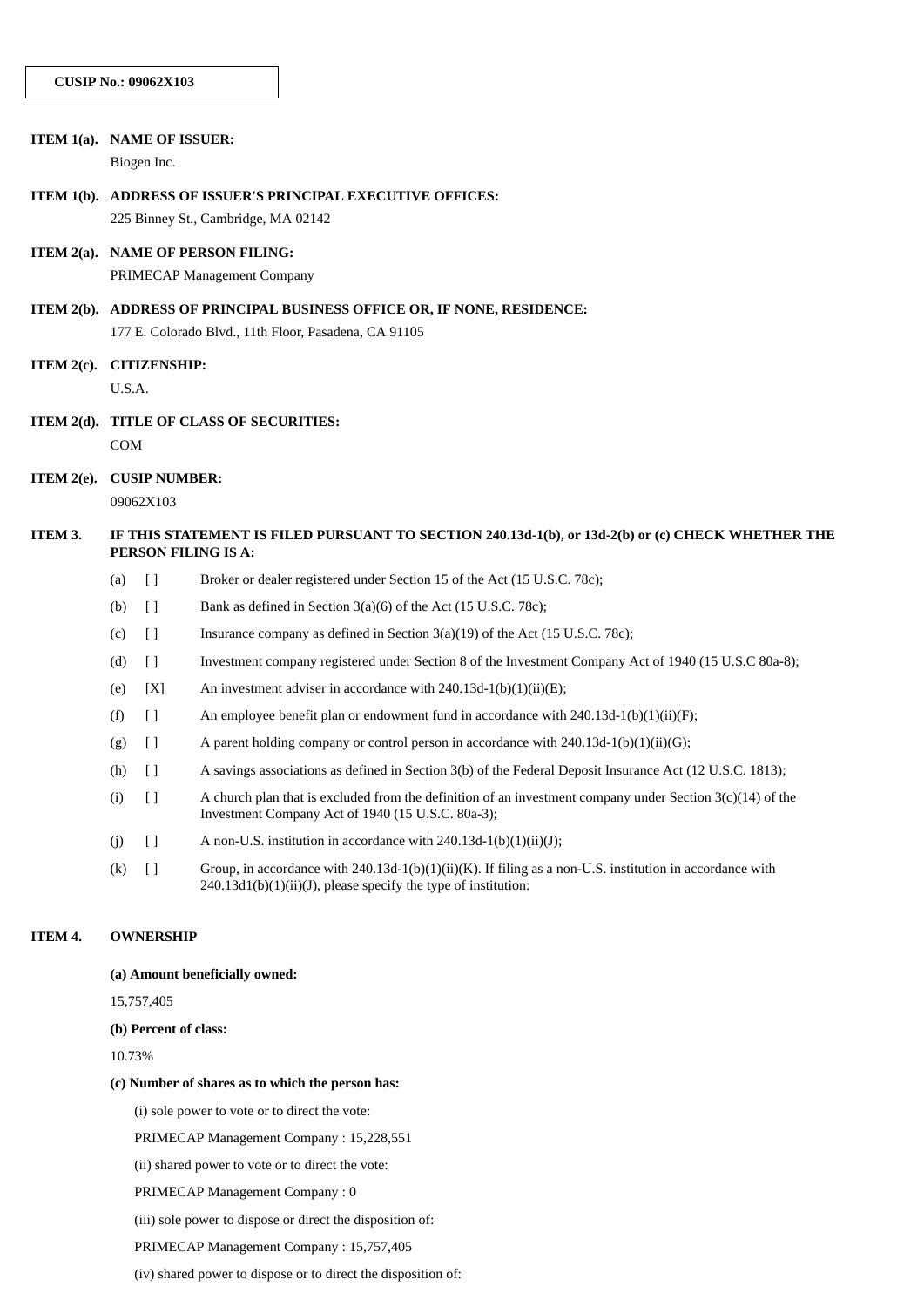PRIMECAP Management Company : 0

# **ITEM 5. OWNERSHIP OF FIVE PERCENT OR LESS OF A CLASS:**

If this statement is being filed to report the fact that as of the date hereof the reporting person has ceased to be the beneficial owner of more than five percent of the class of securities, check the following [ ].

### **ITEM 6. OWNERSHIP OF MORE THAN FIVE PERCENT ON BEHALF OF ANOTHER PERSON:**

Various Persons have the right to receive, or the power to direct the receipt of, dividends from, or proceeds from the sale of, with respect to the securities as to which this Schedule is filed. No one Person here has an interest more than five present of this class of securities except as follows: Vanguard PRIMECAP Fund has an interest of more than five percent of the total outstanding common stock of Biogen Inc.

### **ITEM 7. IDENTIFICATION AND CLASSIFICATION OF THE SUBSIDIARY WHICH ACQUIRED THE SECURITY BEING REPORTED ON BY THE PARENT HOLDING COMPANY:**

Not Applicable

### **ITEM 8. IDENTIFICATION AND CLASSIFICATION OF MEMBERS OF THE GROUP:**

Not Applicable

#### **ITEM 9. NOTICE OF DISSOLUTION OF GROUP:**

Not Applicable

#### **ITEM 10. CERTIFICATION:**

By signing below I certify that, to the best of my knowledge and belief, the securities referred to above were acquired and are held in the ordinary course of business and were not acquired and are not held for the purpose of or with the effect of changing or influencing the control of the issuer of the securities and were not acquired and are not held in connection with or as a participant in any transaction having that purpose or effect.